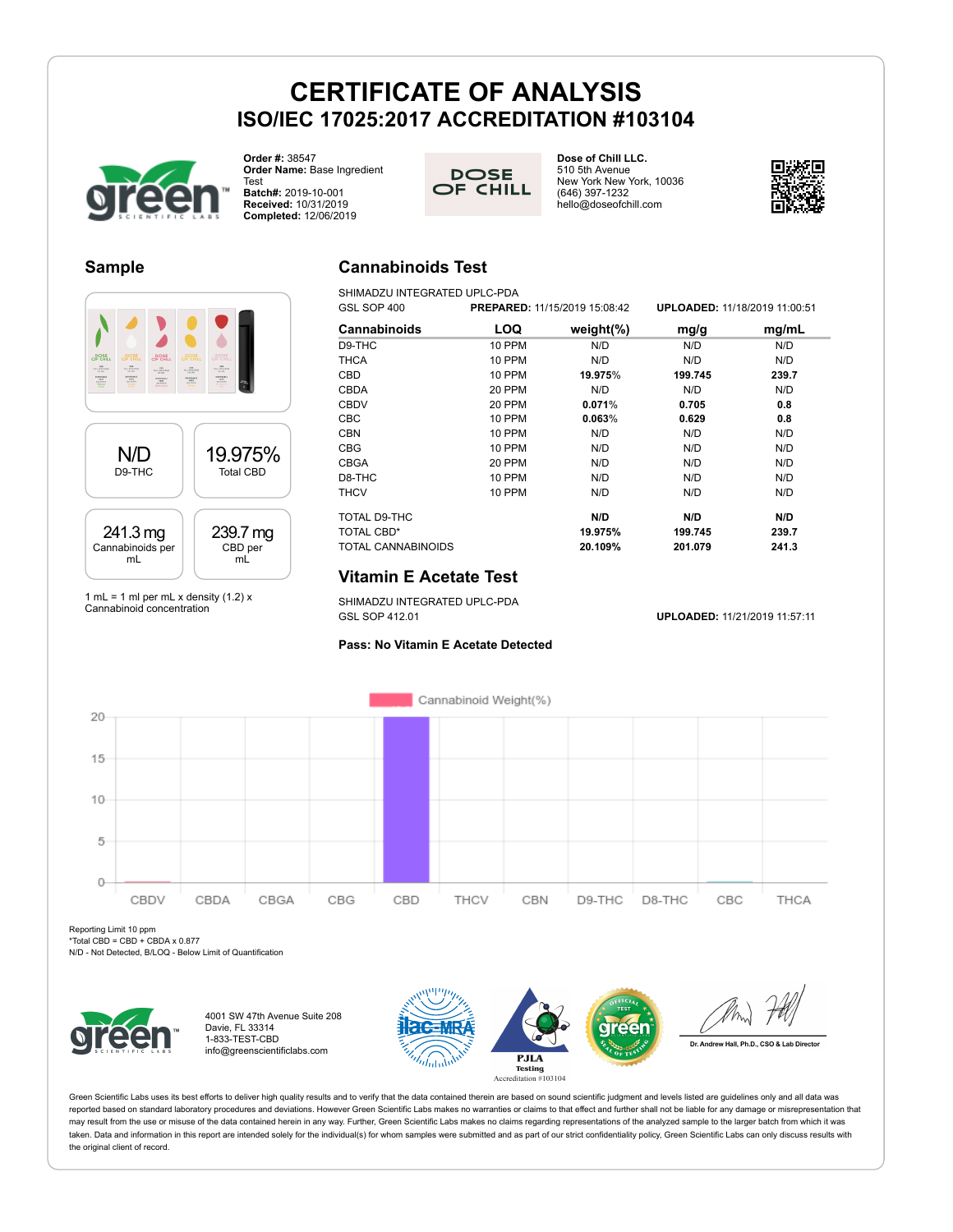

**TERPENES: TOTAL (0.100%)** Headspace GCMS - Shimadzu GCMS QP2020 with HS20

**Terpene Results (%) LOQ (%) LOD (%)**

EUCALYPTOL 0.007% 0.0067% 0.0063% GUAIOL 0.028% 0.0067% 0.0063% HUMULENE B/LOQ 0.0067% 0.0063% LIMONENE B/LOQ 0.0067% 0.0063%

**Order #:** 38547 **Order Name:** Base Ingredient Test **Batch#:** 2019-10-001 **Received:** 10/31/2019 **Completed:** 12/06/2019



**Dose of Chill LLC.** 510 5th Avenue New York New York, 10036 (646) 397-1232 hello@doseofchill.com



GSL SOP 404 **Prepared:** 11/15/2019 15:11:07 **Uploaded:** 11/17/2019 22:25:38

#### BETA-MYRCENE B/LOQ 0.0067% 0.0063% CARYOPHYLLENE 0.021% 0.0067% 0.0063% CARYOPHYLLENE OXIDE 0.032% 0.0067% 0.0063% **Terpenes Breakdown**



## **Top Terpenes Results:**



#### **Tested for but not present:**

ALPHA-PINENE, CAMPHENE, BETA-PINENE, 3-CARENE, ALPHA-TERPINENE, TRANS-BETA-OCIMENE, P-CYMENE, CIS-BETA-OCIMENE, GAMMA.-TERPINENE, TERPINOLENE, LINALOOL, ISOPULEGOL, GERANIOL, CIS-NEROLIDOL, TRANS-NEROLIDOL, ALPHA-BISABOLOL



4001 SW 47th Avenue Suite 208 Davie, FL 33314 1-833-TEST-CBD info@greenscientificlabs.com

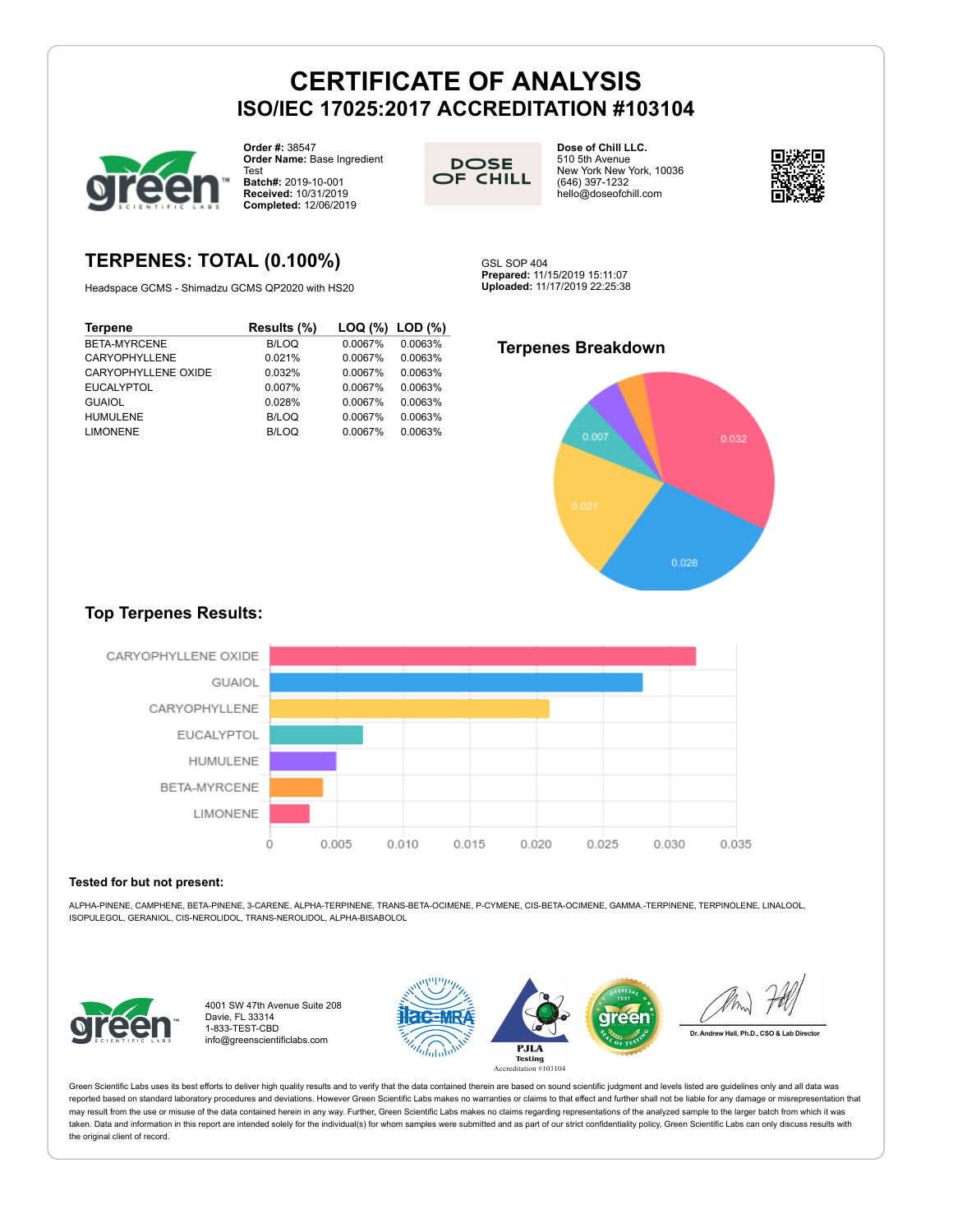

**Order #:** 38547 **Order Name:** Base Ingredient Test **Batch#:** 2019-10-001 **Received:** 10/31/2019 **Completed:** 12/06/2019



**Dose of Chill LLC.** 510 5th Avenue New York New York, 10036 (646) 397-1232 hello@doseofchill.com



## **PESTICIDE ANALYSIS:**

GSL SOP 401 **PREPARED:** 11/15/2019 14:52:43 **UPLOADED:** 11/18/2019 13:34:11

GCMS-MS - Shimadzu GCMS-TQ8040

| <b>UUINU INU</b><br>$\sim$ 0 iiiiiiuuzu Oonno ii Qoo $\pm$ o |                              |                  |               |              |                    |                              |                  |              |              |
|--------------------------------------------------------------|------------------------------|------------------|---------------|--------------|--------------------|------------------------------|------------------|--------------|--------------|
| <b>Pesticide</b>                                             | <b>Action Level</b><br>(ppm) | Results<br>(ppm) | _OO_<br>(ppm) | LOD<br>(ppm) | <b>Pesticide</b>   | <b>Action Level</b><br>(ppm) | Results<br>(ppm) | LOQ<br>(ppm) | LOD<br>(ppm) |
| <b>FIPRONIL</b>                                              | 0.100                        | N/D              | 0.003         | 0.001        | <b>FLUDIOXONIL</b> | 0.100                        | N/D              | 0.003        | 0.001        |

LCMS-MS - Shimadzu LCMS-8060

| Pesticide            | <b>Action Level</b><br>(ppm) | Results<br>(ppm) | LOQ<br>(ppm) | LOD<br>(ppm) |
|----------------------|------------------------------|------------------|--------------|--------------|
| <b>ABAMECTIN B1A</b> | 0.100                        | N/D              | 0.005        | 0.001        |
| <b>ACEPHATE</b>      | 0.100                        | N/D              | 0.001        | 0.001        |
| <b>ACEQUINOCYL</b>   | 0.100                        | N/D              | 0.001        | 0.001        |
| <b>ACETAMIPRID</b>   | 0.100                        | N/D              | 0.005        | 0.001        |
| <b>ALDICARB</b>      | 0.100                        | N/D              | 0.005        | 0.001        |
| <b>AZOXYSTROBIN</b>  | 0.100                        | N/D              | 0.001        | 0.001        |
| <b>BIFENAZATE</b>    | 0.100                        | N/D              | 0.005        | 0.001        |
| <b>BIFENTHRIN</b>    | 3.000                        | N/D              | 0.005        | 0.001        |
| <b>BOSCALID</b>      | 0.100                        | N/D              | 0.005        | 0.001        |
| CARBARYL             | 0.500                        | N/D              | 0.003        | 0.001        |
| CARBOFURAN           | 0.100                        | N/D              | 0.001        | 0.001        |
| CHLORANTRANILIPROLE  | 10.000                       | N/D              | 0.005        | 0.005        |
| <b>CHLORPYRIFOS</b>  | 0.100                        | N/D              | 0.001        | 0.001        |
| <b>CLOFENTEZINE</b>  | 0.100                        | N/D              | 0.001        | 0.001        |
| <b>DAMINOZIDE</b>    | 0.100                        | N/D              | 0.005        | 0.001        |
| <b>DIAZANON</b>      | 0.100                        | N/D              | 0.001        | 0.001        |
| <b>DICHLORVOS</b>    | 0.100                        | N/D              | 0.005        | 0.001        |
| <b>DIMETHOATE</b>    | 0.100                        | N/D              | 0.001        | 0.001        |
| <b>DIMETHOMORPH</b>  | 2.000                        | N/D              | 0.005        | 0.001        |
| <b>ETHOPROPHOS</b>   | 0.100                        | N/D              | 0.001        | 0.001        |
| <b>ETOFENPROX</b>    | 0.100                        | N/D              | 0.001        | 0.001        |
| <b>ETOXAZOLE</b>     | 0.100                        | N/D              | 0.010        | 0.005        |
| <b>FENHEXAMID</b>    | 0.100                        | N/D              | 0.005        | 0.001        |
| <b>FENOXYCARB</b>    | 0.100                        | N/D              | 0.005        | 0.001        |
| <b>FENPYROXIMATE</b> | 0.100                        | N/D              | 0.001        | 0.001        |
| <b>FLONICAMID</b>    | 0.100                        | N/D              | 0.025        | 0.010        |
| <b>HEXYTHIAZOX</b>   | 0.100                        | N/D              | 0.005        | 0.001        |
| <b>IMAZALIL</b>      | 0.100                        | N/D              | 0.005        | 0.001        |

| Pesticide              | <b>Action Level</b> | <b>Results</b> | LOQ   | LOD   |
|------------------------|---------------------|----------------|-------|-------|
|                        | (ppm)               | (ppm)          | (ppm) | (ppm) |
| <b>IMIDACLOPRID</b>    | 5.000               | N/D            | 0.005 | 0.001 |
| KRESOXIM-METHYL        | 0.100               | N/D            | 0.010 | 0.005 |
| <b>MALATHION</b>       | 0.500               | N/D            | 0.005 | 0.001 |
| METALAXYL              | 2.000               | N/D            | 0.001 | 0.001 |
| <b>METHIOCARB</b>      | 0.100               | N/D            | 0.005 | 0.001 |
| <b>METHOMYL</b>        | 1.000               | N/D            | 0.001 | 0.001 |
| <b>MEVINPHOS</b>       | 0.100               | N/D            | 0.001 | 0.001 |
| MYCLOBUTANIL           | 0.100               | N/D            | 0.005 | 0.001 |
| <b>NALED</b>           | 0.100               | N/D            | 0.005 | 0.001 |
| <b>OXAMYL</b>          | 0.500               | N/D            | 0.001 | 0.001 |
| <b>PACLOBUTRAZOL</b>   | 0.100               | N/D            | 0.005 | 0.001 |
| <b>PERMETHRINS</b>     | 0.500               | N/D            | 0.005 | 0.001 |
| PHOSMET                | 0.100               | N/D            | 0.005 | 0.001 |
| PIPERONYL              |                     | N/D            | 0.001 |       |
| <b>BUTOXIDE</b>        | 3.000               |                |       | 0.001 |
| <b>PRALLETHRIN</b>     | 0.100               | N/D            | 0.005 | 0.005 |
| <b>PROPICONAZOLE</b>   | 0.100               | N/D            | 0.010 | 0.005 |
| <b>PROPOXUR</b>        | 0.100               | N/D            | 0.001 | 0.001 |
| <b>PYRETHRINS</b>      | 0.500               | N/D            | 0.005 | 0.005 |
| (PYRETHRIN I)          |                     |                |       |       |
| PYRIDABEN              | 0.100               | N/D            | 0.005 | 0.001 |
| <b>SPINETORAM</b>      | 0.100               | N/D            | 0.001 | 0.001 |
| SPINOSAD               | 0.100               | N/D            | 0.001 | 0.001 |
| <b>SPIROMESIFEN</b>    | 0.100               | N/D            | 0.005 | 0.001 |
| <b>SPIROTETRAMAT</b>   | 0.100               | N/D            | 0.001 | 0.001 |
| SPIROXAMINE            | 0.100               | N/D            | 0.001 | 0.001 |
| <b>TEBUCONAZOLE</b>    | 0.100               | N/D            | 0.005 | 0.001 |
| <b>THIACLOPRID</b>     | 0.100               | N/D            | 0.001 | 0.001 |
| <b>THIAMETHOXAM</b>    | 5.000               | N/D            | 0.001 | 0.001 |
| <b>TRIFLOXYSTROBIN</b> | 0.100               | N/D            | 0.001 | 0.001 |

N/D = Not Detected, A/LOQ = Above LOQ Level, B/LOQ = Below LOQ Level, B/LOD = Below LOD Level



4001 SW 47th Avenue Suite 208 Davie, FL 33314 1-833-TEST-CBD info@greenscientificlabs.com

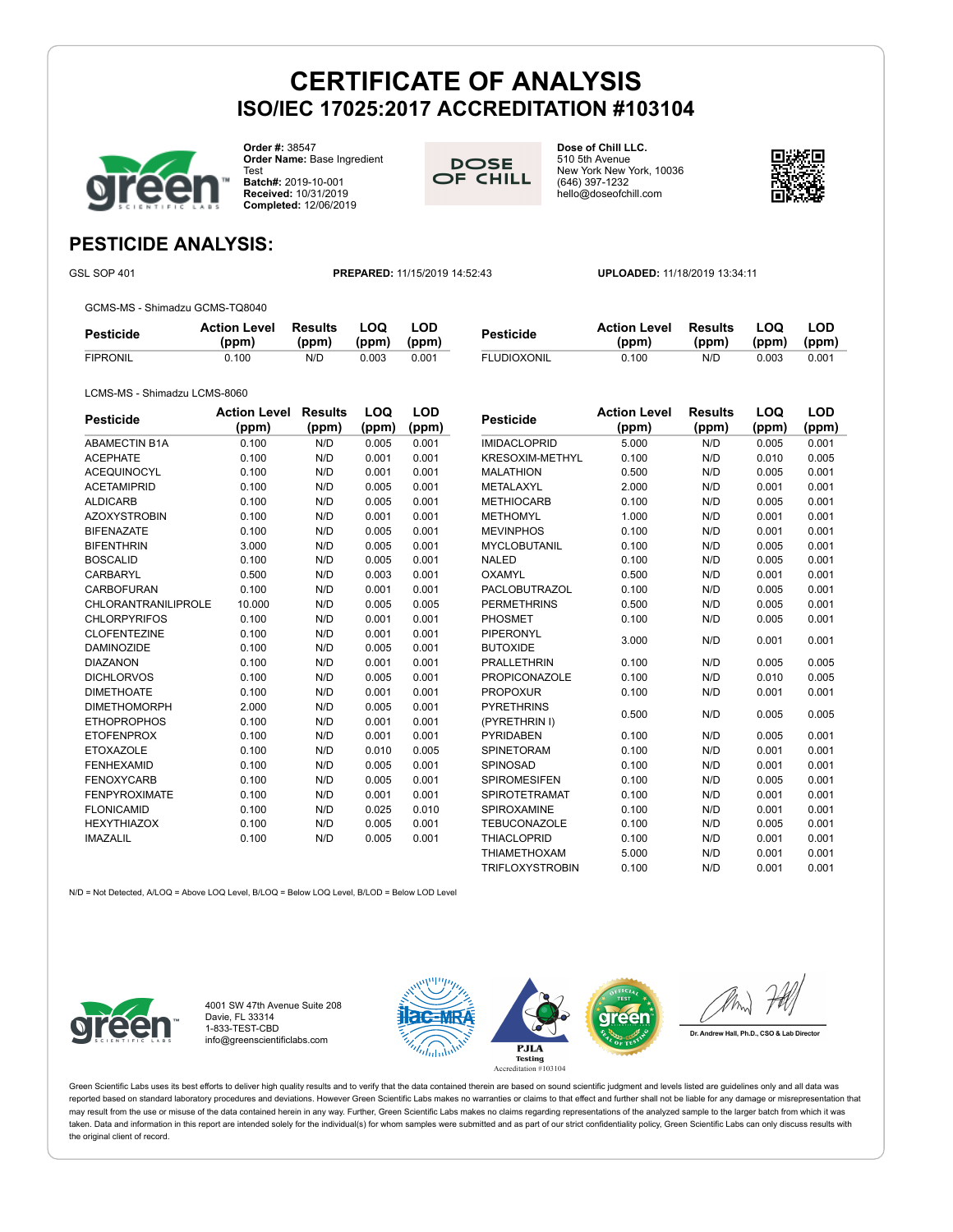

**Order #:** 38547 **Order Name:** Base Ingredient Test **Batch#:** 2019-10-001

**Received:** 10/31/2019 **Completed:** 12/06/2019

**DOSE** OF CHILL **Dose of Chill LLC.** 510 5th Avenue New York New York, 10036 (646) 397-1232 hello@doseofchill.com



## **RESIDUAL SOLVENTS:**

Headspace GCMS - Shimadzu GCMS QP2020 with HS20

GSL SOP 405 **Prepared:** 11/15/2019 15:14:07 **Uploaded:** 11/18/2019 12:57:16

| <b>Residual Solvent</b>  | <b>Action Level (ppm)</b> | Results (ppm) | LOQ (ppm) | LOD (ppm) |
|--------------------------|---------------------------|---------------|-----------|-----------|
| <b>ACETONE</b>           | 5,000                     | N/D           | 140       | 20        |
| <b>ACETONITRILE</b>      | 410                       | N/D           | 25        |           |
| <b>BENZENE</b>           |                           | N/D           |           | 0.5       |
| <b>BUTANE</b>            | 5,000                     | N/D           | 50        | 10        |
| <b>CHLOROFORM</b>        |                           | N/D           |           | 0.5       |
| <b>DICHLOROETHANE</b>    |                           | N/D           |           | 0.5       |
| <b>DICHLOROMETHANE</b>   |                           | N/D           |           | 0.5       |
| <b>ETHANOL</b>           | 5,000                     | N/D           | 140       | 20        |
| ETHYL ACETATE            | 5,000                     | N/D           | 140       | 20        |
| ETHYL ETHER              | 5,000                     | N/D           | 140       | 20        |
| <b>ISOPROPYL ALCOHOL</b> | 5,000                     | N/D           | 140       | 20        |
| <b>METHANOL</b>          | 3,000                     | N/D           | 100       | 20        |
| N-HEPTANE                | 5,000                     | N/D           | 140       | 20        |
| N-HEXANE                 | 290                       | N/D           | 18        | 10        |
| <b>PENTANE</b>           | 5,000                     | N/D           | 140       | 20        |
| <b>PROPANE</b>           | 5,000                     | N/D           | 20        |           |
| <b>TOLUENE</b>           | 890                       | N/D           | 53        |           |
| <b>TRICHLOROETHENE</b>   |                           | N/D           | $\Omega$  | 0         |
| <b>XYLENES</b>           | 2,170                     | N/D           | 130       | 20        |



4001 SW 47th Avenue Suite 208 Davie, FL 33314 1-833-TEST-CBD info@greenscientificlabs.com

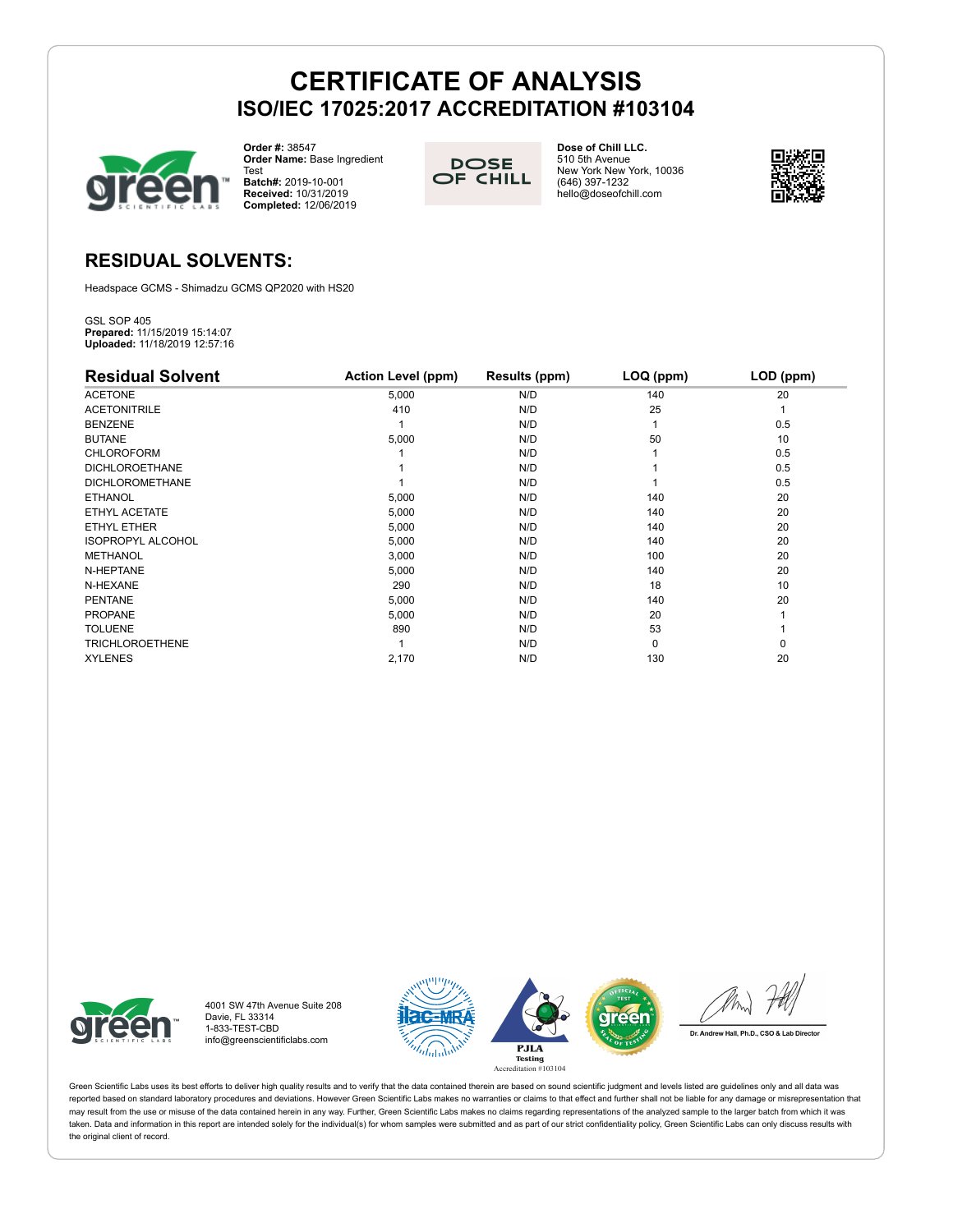

**Order #:** 38547 **Order Name:** Base Ingredient

Test **Batch#:** 2019-10-001 **Received:** 10/31/2019 **Completed:** 12/06/2019



**Dose of Chill LLC.** 510 5th Avenue New York New York, 10036 (646) 397-1232 hello@doseofchill.com



### **Microbial Analysis:**

#### **Microbial Analysis** GSL SOP 406

**Uploaded:** 11/19/2019 11:53:02

| PCR - Agilent AriaMX<br><b>Test</b> | Test Method<br>Used | <b>Device Used</b> | _OD               | <b>Allowable Criteria</b> | Actual<br><b>Result</b>          | Pass/Fail   |
|-------------------------------------|---------------------|--------------------|-------------------|---------------------------|----------------------------------|-------------|
| YEAST AND MOLD                      | USP 61/62+          | <b>ARIAMX PCR</b>  | 363.05518 CFU/G** | 000.1                     | <b>BELOW</b><br><b>THRESHOLD</b> | <b>PASS</b> |

† USP 61 (enumeration of bacteria TAC, TYM, and ENT/Coliform), USP 62 (identifying specific species E.coli Aspergillus etc)<br>\*\* CFU/g Calculation based on Select Category Type Gummy MIP/Extract Flower matrix



4001 SW 47th Avenue Suite 208 Davie, FL 33314 1-833-TEST-CBD info@greenscientificlabs.com



Dr. Andrew Hall, Ph.D., CSO & Lab Director